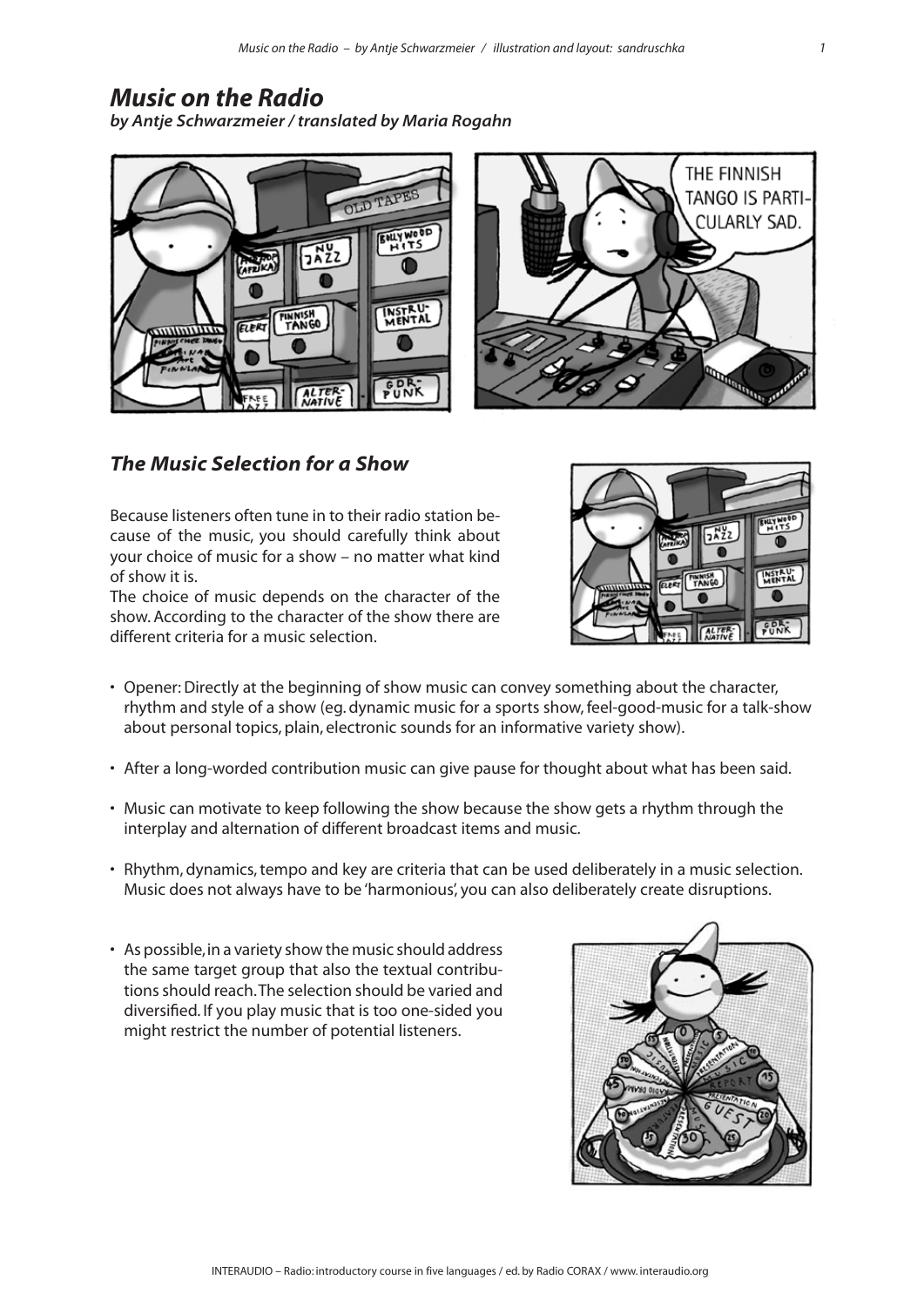- Music can also take up the topic of the show on an associative level (eg. If the show is about the change in the landscape of rivers, music that has a "flowing character").
- But be careful: you should also not exaggerate any harmonisation of the music with the contents of the show. Not always when the topic is Argentina Tango is the way to go. Also the choice of music can reproduce clichés.
- A piece of music that in itself carries a meaning for the show should be planned according to the concept of the show.
- Beware of too 'exhausting' music. Sometimes it can be too much to play a powerfully eloquent piece that deals with the same topic after a long-winded contribution.
- It is advisable to always have a few more pieces of music at hand than are actually needed in the show, because then it is possible to spontaneously change a few pieces of music according to the atmosphere.

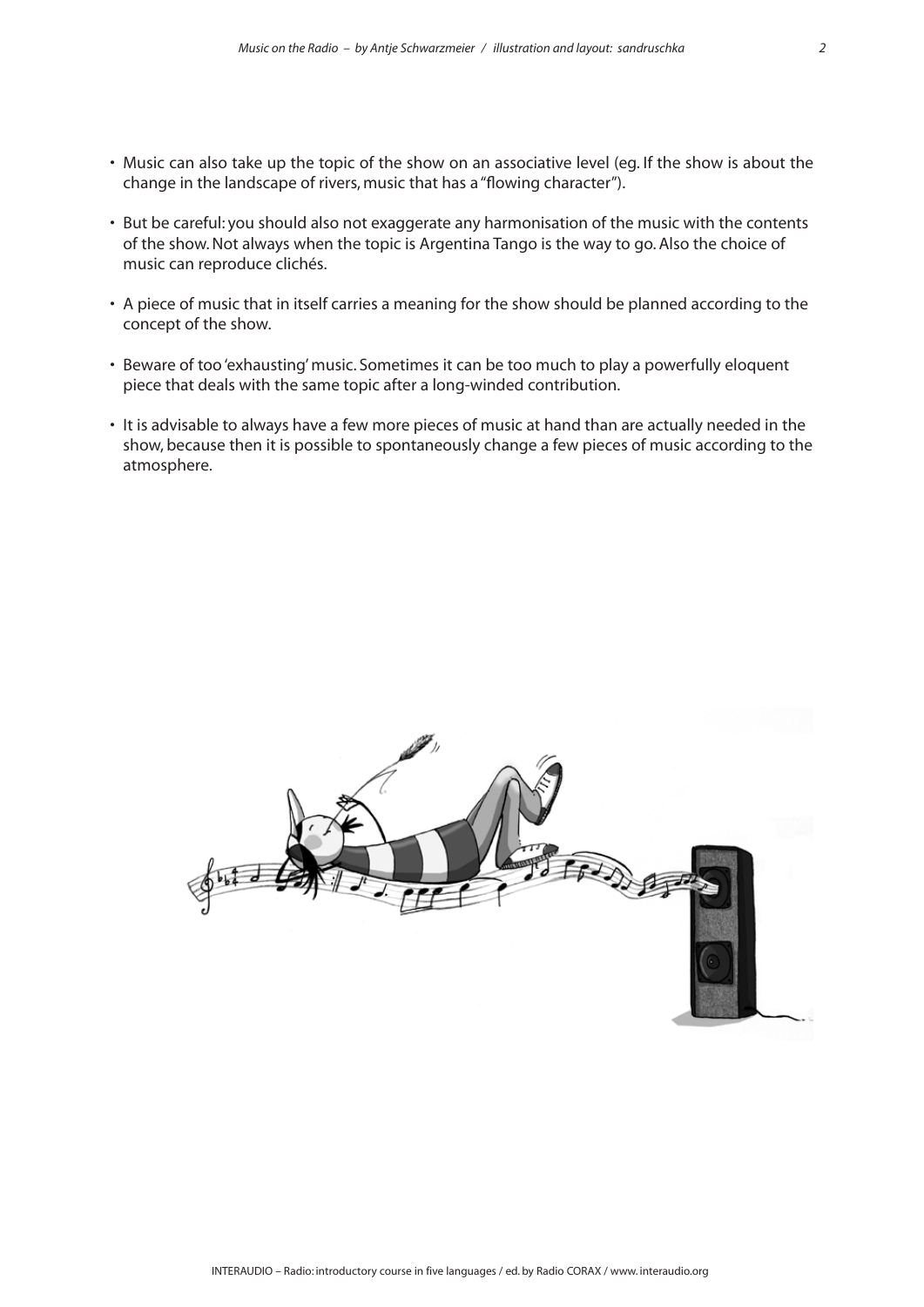## *Music and Presentation: Talking about Music*

Band presentations, new publications, a concert that takes place that night, interviews with musicians or collectors, background information about the development of a piece or portraits – there are many occasions to talk about music.

Indeed, often the presentation makes the music understandable. Particularly the different music cultures – from the many musical youth cultures to the so-called world music – lend themselves to be made the topic of a presentation: You can convey something about the origin, the development, the distinctive features or con-



tents of a piece of music and this way create wonderful bridges as regards contents in a show. When playing a Reggae song you can say something about the spiritual background in which Reggae and Dancehall need to be placed. On this basis the listeners to whom this kind of music is still new and unfamiliar can appreciate it far better than only on the musical level.

They learn a lot about a specific attitude towards life or a special perspective – and also about the similarities of every-day lives in different worlds.

- When you consciously choose music and take it seriously as part of the programme it goes without saying that you name the titles of the songs as well as the musicians/ bands.
- When presenting the music it is imperative that: Everything that the listeners can hear for themselves in the music does not need to be said. Descriptions of music like they are necessary in written CD-reviews are unnecessary on the radio or even irritating. Example: "The new single release by XY starts with a drumbeat." This presentation takes away the effect of surprise that the piece starts with.
- Just as irritating are "stage directions" like: "and now some music."
- Be careful with adjectives and the corresponding value judgements: The listeners want to decide themselves whether they find the music "beautiful", "interesting" or that it "rocks".
- Music should be left enough space to have an effect on its own. It is the centre of attention and not him or her who presents it. Nevertheless music shows, in particular, leave enough space to be creative: presentations are fun that tune into the music – depending on the music style they can be playful, associative, based on a rhythm or onomatopoeic.